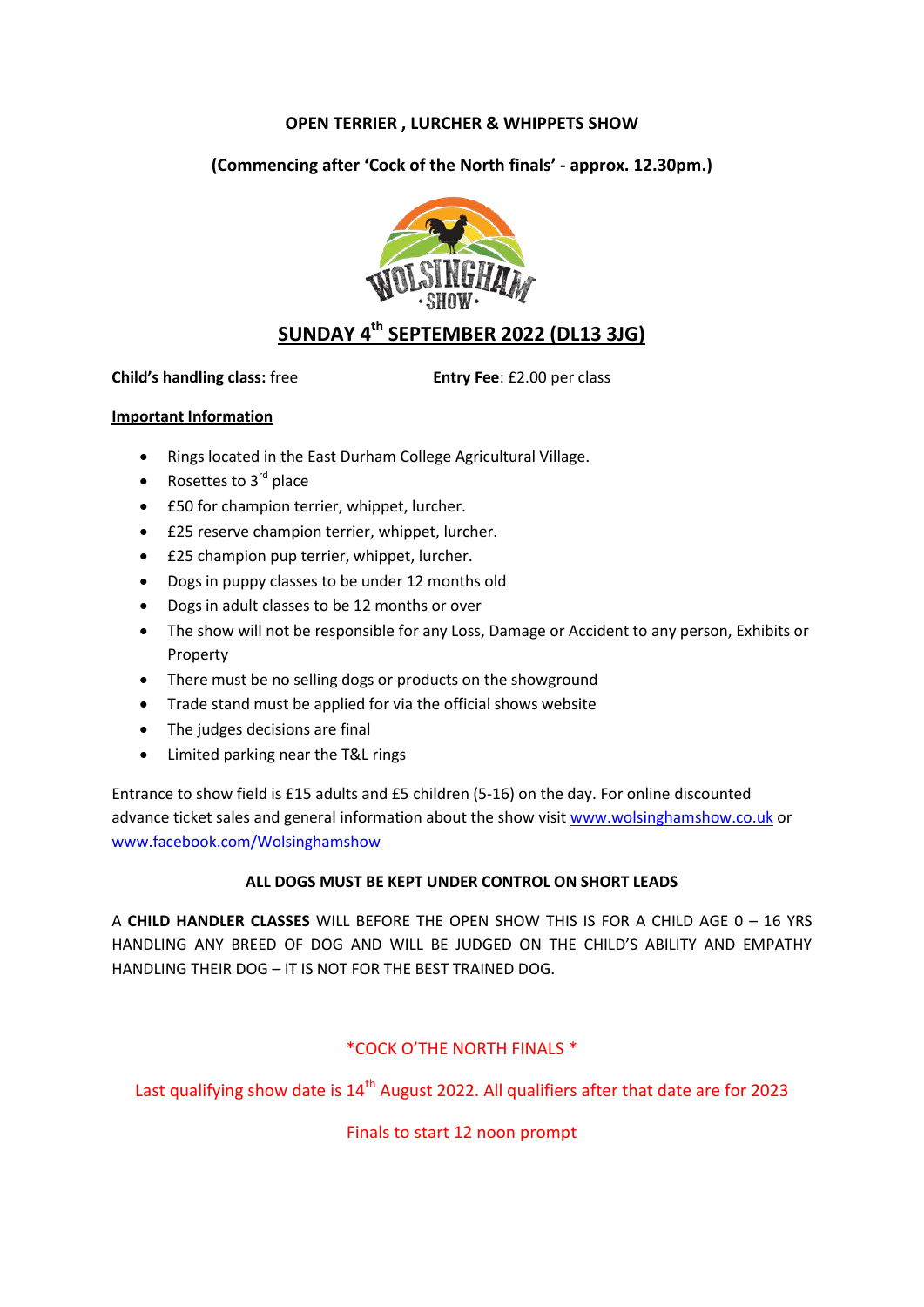# **TERRIERS**

- **1a. Child handling 0-16 years**
- 1. Border Dog
- 2. Border Bitch
- 3. Border Pup
- 4. Lakeland Dog
- 5. Lakeland Bitch
- 6. Lakeland Pup
- 7. Jack Russell SMOOTH Dog
- 8. Jack Russell SMOOTH Bitch
- 9. Jack Russell SMOOTH Pup
- 10. Jack Russell ROUGH Dog
- 11. Jack Russell ROUGH Bitch
- 12. Jack Russell ROUGH Pup
- 13. Crossbreed Dog
- 14. Crossbreed Bitch
- 15. Crossbreed Pup
- 16. Bedlington Dog
- 17. Bedlington Bitch
- 18. Bedlington Pup
- 19. Any Other Breed Of Terrier (EG Lucas, Plummer ETC)

#### **BEST TERRIER PUPPY WILL NOW BE JUDGED**

#### **THE ADULT TERRIER CHAMPION AND RESERVE WILL NOW BE JUDGED**

- 20. Veteran Terrier (7 Years And Over)
- 21. Pairs
- 22. Legally Entered Terrier

#### **PRIZE MONEY -£50 CHAMPION £25 RESERVE CHAMPION £25 CHAMPION PUPP**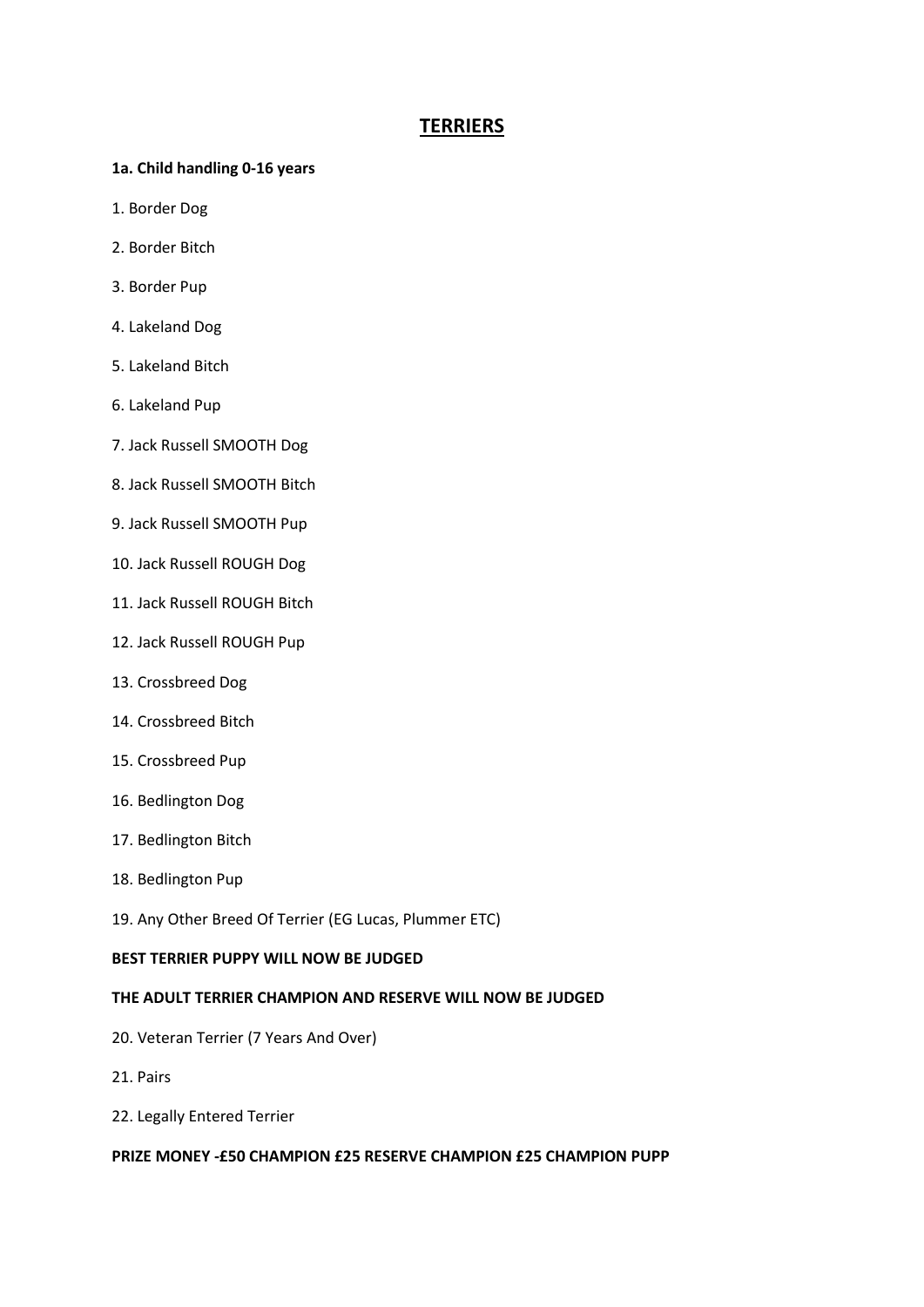# **LURCHERS**

### **DOGS MAY BE MEASURED AT THE JUDGES DISCRETION.**

**ANYONE WANTING THEIR LURCHER MEASURED BEFORE JUDGING PLEASE GO TO CRAIG DIXON (ORGANISER)**

### **1a.Child Handler 0-16 Years**

- 1. Lurcher Pup 3-6 Months
- 2. Lurcher Pup SMOOTH 6-12 Months
- 3. Lurcher pup ROUGH 6-12 Months

### **BEST LURCHER PUP WILL NOW BE JUDGED**

- 4. Smooth Dog Under 23 Inches
- 5. Smooth Bitch Under 23 Inches
- 6. Rough Dog Under 23 Inches
- 7. Rough Bitch Under 23 Inches
- 8. Smooth Dog 23 Inches And Over
- 9. Smooth Bitch 23 Inches And Over
- 10. Rough Dog 23 Inches And Over
- 11. Rough Bitch 23 Inches And Over

### **LURCHER CHAMPION AND RESERVE CHAMPION WILL NOW BE JUDGED FROM CLASSES 4 - 11**

- 12. Pure Sighthound (EG Deerhounds, Salukis, Greyhounds, Sloughis, ETC)
- 13. Veteran ( 7 Years And Over)
- 14. Best Matched Pair of Running Dogs

### **PRIZE MONEY-£50 CHAMPION £25 RESERVE CHAMPION £25 PUP CHAMPION**